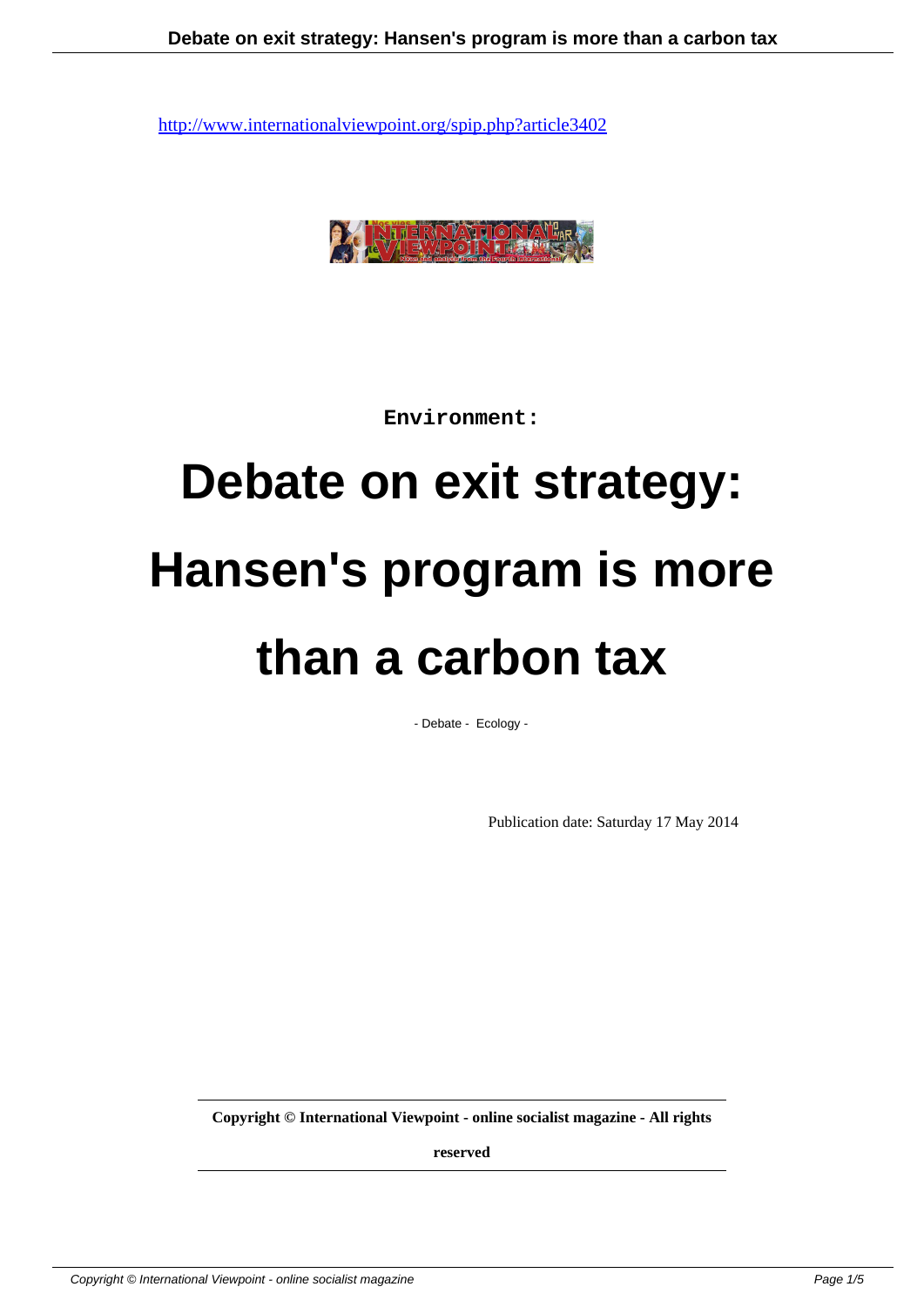**In A left 'exit strategy' from fossil fuel capitalism?, Norwegian socialist Anders Ekeland urges ecosocialists to support the climate change program proposed by one of the world's most-respected climate scientists, James Hansen, in many essays and speeches and in his book, Storms of my Grandchildren. In support of his argument, Ekeland particularly cites John Bellamy Fosters' article James Hansen and the climate-change exit strategy, published in Monthly Review in February 2013.**

I entirely agree that Hansen's proposals are an important contribution to building a global movement to reduce greenhouse gas emissions by radically reducing the use of fossil fuels, and I fully endorse Foster's discussion of Hansen's program. That's why, contrary to Ekeland's assertion that Climate & Capitalism has ignored the subject, we recommended Foster's article to C&C readers just days after it was published. Indeed, months before that C&C published a short article by Hansen [3] that argued for his fee and dividend plan. Obviously we could have done more, but Ekeland is simply wrong to say there has been "no discussion" of this in C&C.

It's good to have more attention dra[wn](#nb3) to this important issue, but unfortunately Ekeland reduces Hansen's program to just one element - fee and dividend - entirely omitting many essential components. He compounds that error by using fee and dividend as a starting point for defending carbon taxes in general.

These omissions and additions reflect a deep misunderstanding of Hansen's program. If it were as limited as Ekeland's article implies, it would have little relevance to ecosocialist organizing.

## **Fee and Dividend**

Hansen calls his fee and dividend plan the "essential backbone" of his proposals for reducing greenhouse gas emissions. Under it, a substantial fee would be levied on all fossil fuels at the well head, mine shaft, or point of entry, and subsidies to the fossil fuel industry would be eliminated. The fee, which would increase in predictable steps over time, would be paid by fossil fuel companies, and each month every legal resident would receive an equal share of the money collected, as a direct bank deposit or debit card.

This would directly increase the price of fossil fuels as such, and indirectly increase prices for products and services that use fossil fuels, but Hansen calculates that the poorest 60% of the U.S population, who generally have small carbon footprints, would receive more in dividends than they would pay in increased fuel and other prices.

The plan would be more transparent and easier to administer than other proposed schemes. If done properly, it would create an economic incentive for both corporations and consumers to reduce their carbon footprints by increasing energy efficiency and switching to alternatives.

Although Ekeland argues that the left should adopt the fee and dividend plan as the basis of a "common strategic campaign to mobilize people for an exit from fossil fuel society," he is peculiarly ambivalent about one of its central features, the 100% direct dividend distribution.

On one hand, he appears to accept Hansen's case for a direct dividend: "'Climate' money each month going into poor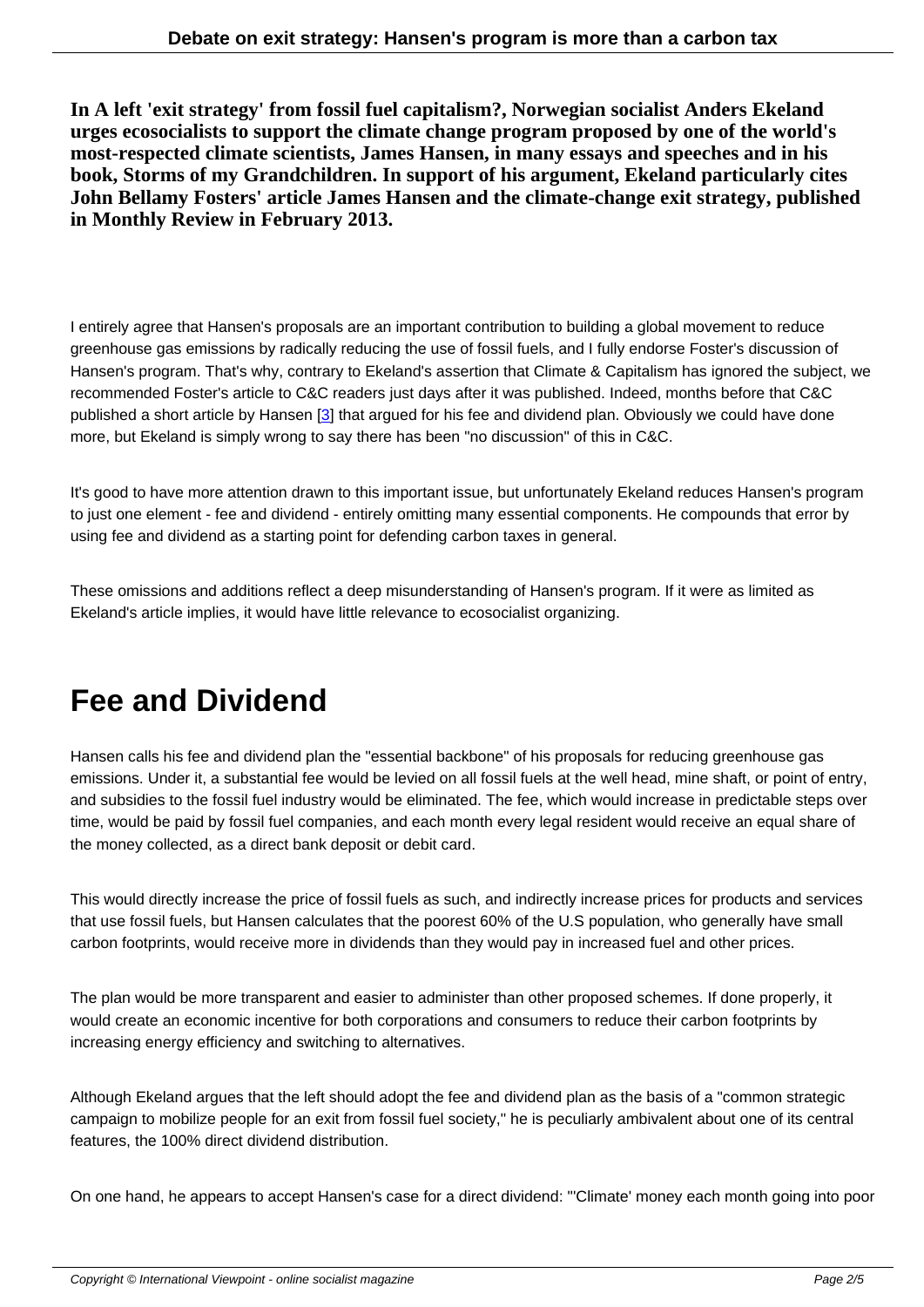people's bank accounts would unite the demand for income redistribution with working people's fundamental long-term environmental demand for a healthy planet." But elsewhere he contradicts himself by describing the plan as "adapted to the U.S. political context" and "completely individualistic," and suggesting that in other countries the money collected could be spent by government on social projects.

Such confusion is disturbing. Unlike every actual carbon tax plan proposed or implemented in the world today, Hansen's fee and dividend plan has a strong class component: it would take from rich corporations and give to the poor, creating a material incentive for working people to support the carbon fee and oppose corporate efforts to weaken it. If the money goes into government projects, no matter how worthy, it will be seen as just another attack on working class living standards, and how it is spent will be subject to the whims of capitalist politicians.

## **Is that all there is?**

Anyone who reads only Ekeland's article would conclude that Hansen's "exit strategy" is just fee and dividend, nothing more. The readers who have commented that the plan is insufficient are judging Ekeland's presentation, not Hansen's, because, contrary to the impression Ekeland creates, fee and dividend is only one aspect of Hansen's exit strategy.

Other key measures in Hansen's program include:

Shutting down all coal-fired plants that lack carbon capture and storage capability. (That technology is not yet available.)

 Stopping all production of non-conventional fossil fuels, including tar sands oil, shale oil and gas, and methane hydrates.

Active implementation of a wide range of carbon conservation policies.

 A global transition in farming and forestry practices to implement carbon retention in the soil and global reforestation. Development of so-called fourth-generation nuclear technology, with strict safety controls. (That technology is not yet available.)

Reducing non-CO2 climate forcings such as methane, ozone and black carbon.

 Hansen is very clear that stopping coal and unconventionals is the one measure without which all else will fail, but Ekeland doesn't mention that or any of the other measures Hansen proposes.

James Hansen being arrested at a protest against the Keystone XL pipeline, which he calls "the fuse to the biggest carbon bomb on the planet," because it would carry tar sands crude.

 James Hansen being arrested at a protest against the Keystone XL pipeline, which he calls "the fuse to the biggest carbon bomb on the planet," because it would carry Alberta tar sands crude.

 As Foster says, the policies Hansen considers to be essential are shown not just by what he writes, but by his actions. "He has been arrested in an attempt to block coal-fired plants and in a protest over the Keystone XL pipeline designed to bring Alberta tar sands oil to the Gulf of Mexico. His activism, and willingness to be arrested in relation to these issues, shows what he considers to be essential. ... A mere increase in the carbon price is insufficient where coal and unconventional fossil fuels are concerned, and actual bans are necessary."

How does fee and dividend fit in? It's evident from his books and articles that Hansen sees it as a framework for high-level negotiations. He writes, "the key requirement is that the United States and China agree to apply across-the-board fees to carbon-based fuels." They would force others to follow suit by imposing import duties on products from countries that don't levy a carbon fee.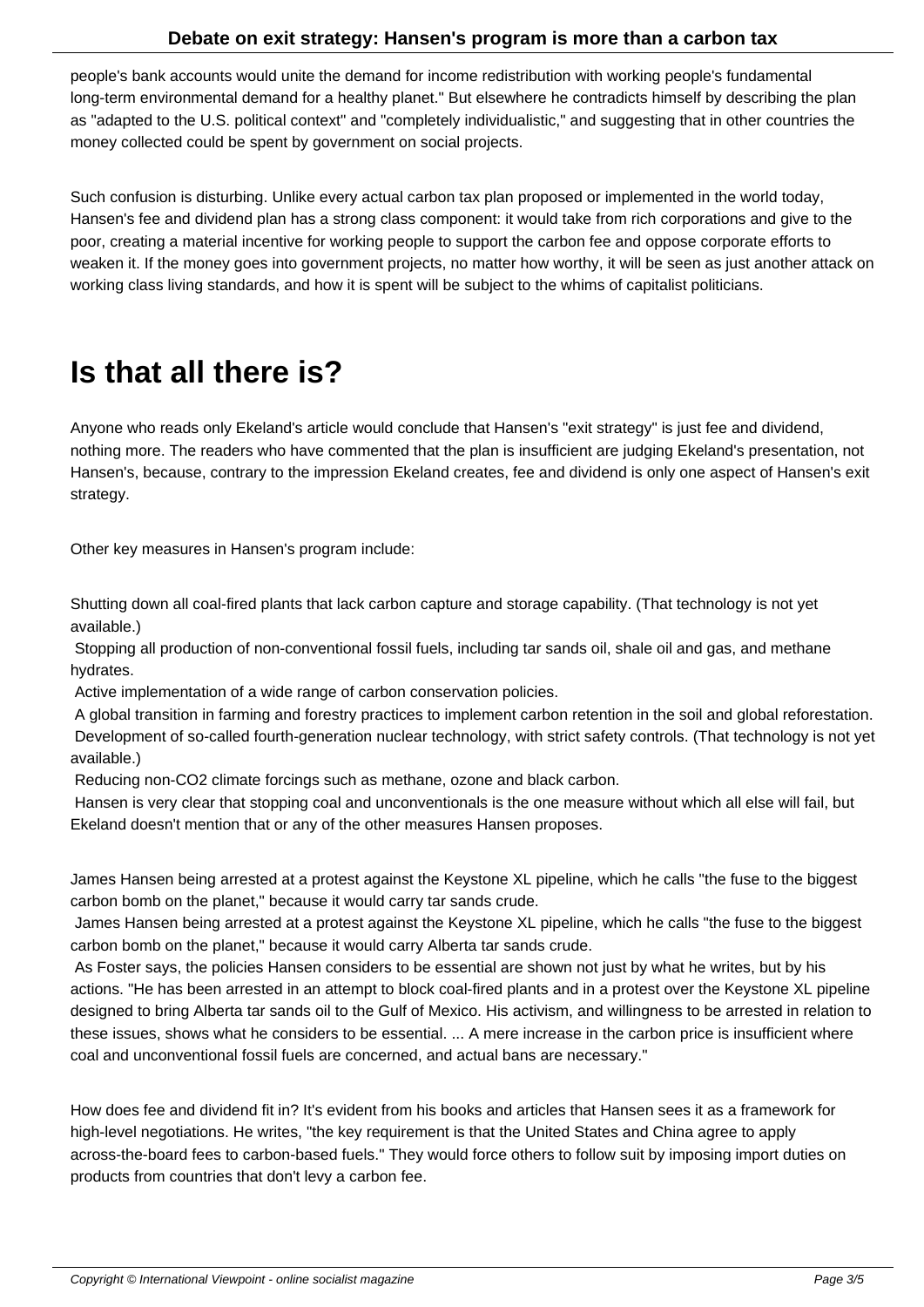Given that approach, it's not surprising that Hansen's fee and dividend advocacy mainly involves lobbying politicians and governments, rather than grassroots action. That's why Foster, while recognizing its progressive features, says fee and dividend is "mostly a top-down, elite-based strategy."

And that's why fee and dividend can be part of a radical action program against climate change, but isn't sufficient by itself, and isn't suitable for building the mass movements that socialists know are needed.

## **All out for carbon taxes?**

Ekeland believes that left's lack of enthusiasm for Hansen's plan reflects a "long tradition of quite correctly fighting against indirect, regressive and socially unjust taxes." I agree: most of the leftish criticisms of Hansen that I've seen have failed to see the broad range of measures that Hansen advocates, and the important ways in which fee and dividend differs from most carbon tax plans.

But having said that the left has "quite correctly" opposed such taxes, Ekeland promptly reverses himself, calling opposition to tax-driven price increases "a fairly dogmatic tradition." He strongly criticizes me, Simon Butler, Tim Anderson and Daniel Tanuro for pointing that in the real world - not some fantasy world where taxes are imposed by impartial governments for the common good - most plans to "put a price on carbon" hurt working people while boosting corporate profits.

Rather than discussing Hansen's full program, Ekeland uses one of its proposals as a jumping-off point to argue that using taxes and markets to influence consumer behavior is the only practical and effective way to reduce emissions. Leftists who disagree display "a lack of understanding of markets as a social institution." He points to the fact that sales of electric cars jumped in Norway when taxes on them were cut as proof that "when the prices and context change, behavior can change." By implication, the emission problem is caused by consumer behavior, and fixing the market is the solution.

The alternative, which he calls "command-and-control regulation," is not only "totally unrealistic" but would likely lead to "black markets for energy, with horrific prices and speculation." No wonder he doesn't mention that Hansen's program features an outright ban on coal and unconventional fuel production!

This isn't the place for a full discussion of the advantages and (mostly) disadvantages of trying to use markets to solve environmental problems. The key point is made clearly in Foster's article: "All exclusively market-based strategies tend to backfire, since they rely principally on economic incentives. Hansen's fee and dividend is necessary under present conditions but is only a single wedge in what must be a much more comprehensive climate-change exit strategy."

Ekeland reduces Hansen's program to a single wedge, and his contradictory comments about direct dividends reveal confusion about key aspects of that. It is very difficult to see how his approach can be considered consistent with James Hansen's climate change exit strategy.

While I disagree with him on important issues, I greatly appreciate Anders Ekeland's initiative in opening a discussion on climate change exit strategy. Only through open and frank debate of these issues can we develop the action program that ecosocialists and other radical green activists need. I look forward to a thoughtful discussion in the Comments section below, and I'm sure Climate & Capitalism will publish further articles on this subject.